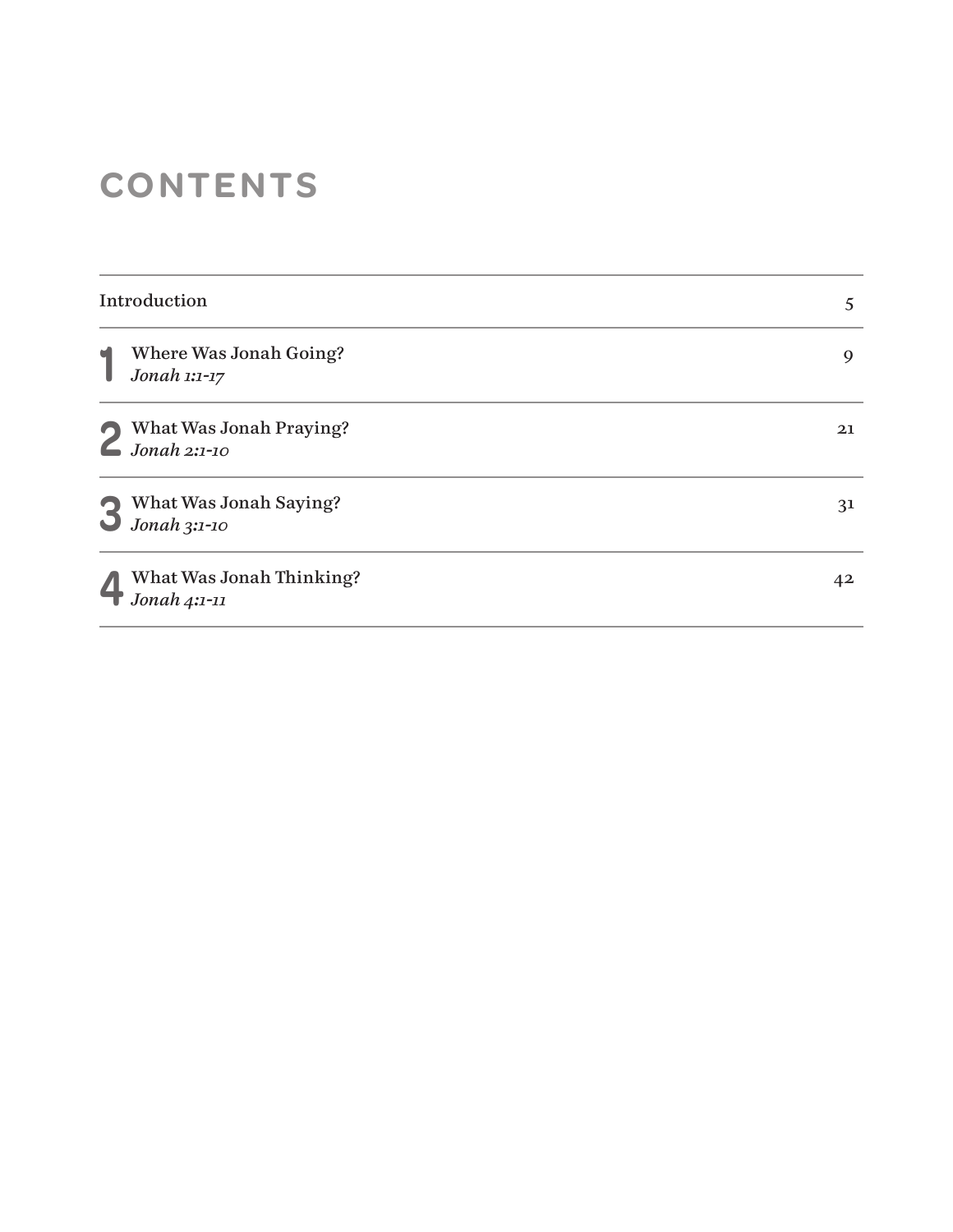# **Introduction**

# **Book of Faith Adult Bible Studies**

Welcome to the conversation! The Bible study resources you are using are created to support the bold vision of the Book of Faith initiative that calls "the whole church to become more fluent in the first language of faith, the language of Scripture, in order that we might live into our calling as a people renewed, enlivened, empowered, and sent by the Word."

Simply put, this initiative and these resources invite you to "Open Scripture. Join the Conversation."

We enter into this conversation based on the promise that exploring the Bible deeply with others opens us to God working in and through us. God's Word is life changing, church changing, and world changing. Lutheran approaches to Scripture provide a fruitful foundation for connecting Bible, life, and faith.

# **A Session Overview**

Each session is divided into the following four key sections. The amount of time spent in each section may vary based on choices you make. The core Learner Session Guide is designed for 50 minutes. A session can be expanded to as much as 90 minutes by using the Bonus Activities that appear in the Leader Session Guide.

#### • **Gather (10–15 minutes)**

Time to check in, make introductions, review homework assignments, share an opening prayer, and use the Focus Activity to introduce learners to the Session Focus.

#### • **Open Scripture (10–15 minutes)**

The session Scripture text is read using a variety of methods and activities. Learners are asked to respond to a few general questions. As leader, you may want to capture initial thoughts or questions on paper for later review.

#### • **Join the Conversation (25–55 minutes)**

Learners explore the session Scripture text through core questions and activities that cover each of the four perspectives (see diagram on p. 6). The core Learner Session Guide material may be expanded through use of the Bonus Activities provided in the Leader Session Guide. Each session ends with a brief Wrap-up and prayer.

#### • **Extending the Conversation (5 minutes)**

Lists homework assignments, including next week's session Scripture text. The leader may choose one or more items to assign for all. Each session also includes additional Enrichment options and may include For Further Reading suggestions.

# **A Method to Guide the Conversation**

Book of Faith Adult Bible Studies has three primary goals:

- to increase biblical fluency;
- to encourage and facilitate informed small group conversation based on God's Word; and
- to renew and empower us to carry out God's mission for the sake of the world.

To accomplish these goals, each session will explore one or more primary Bible texts from four different angles and contexts—historical, literary, Lutheran, and devotional. These particular ways of exploring a text are not new, but used in combination they provide a full understanding of and experience with the text.

Complementing this approach is a commitment to engaging participants in active, learner-orientated Bible conversations. The resources call for prepared leaders to facilitate learner discovery, discussion, and activity. Active learning and frequent engagement with Scripture will lead to greater biblical fluency and encourage active faith.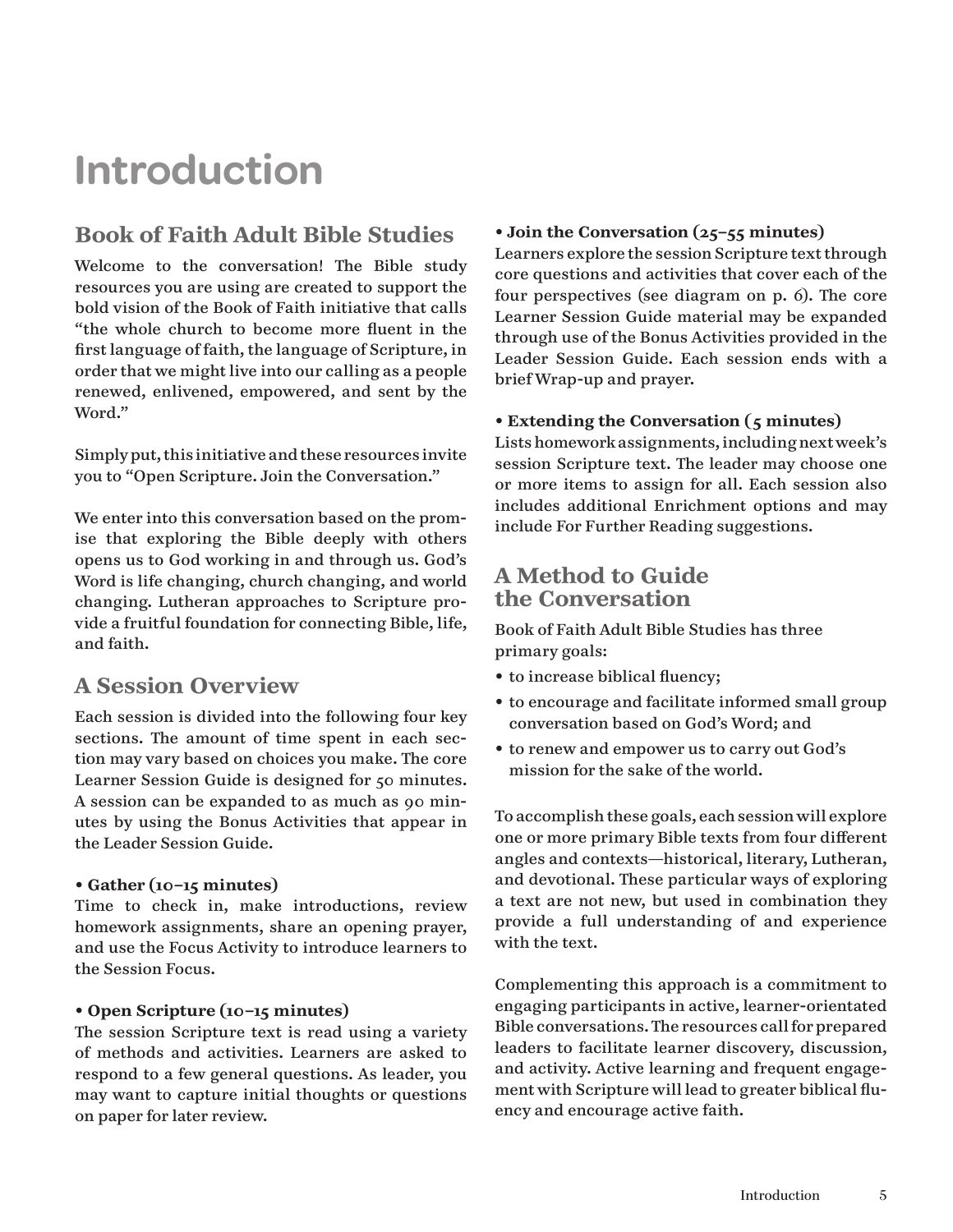

**Historical Context or Literary Context.**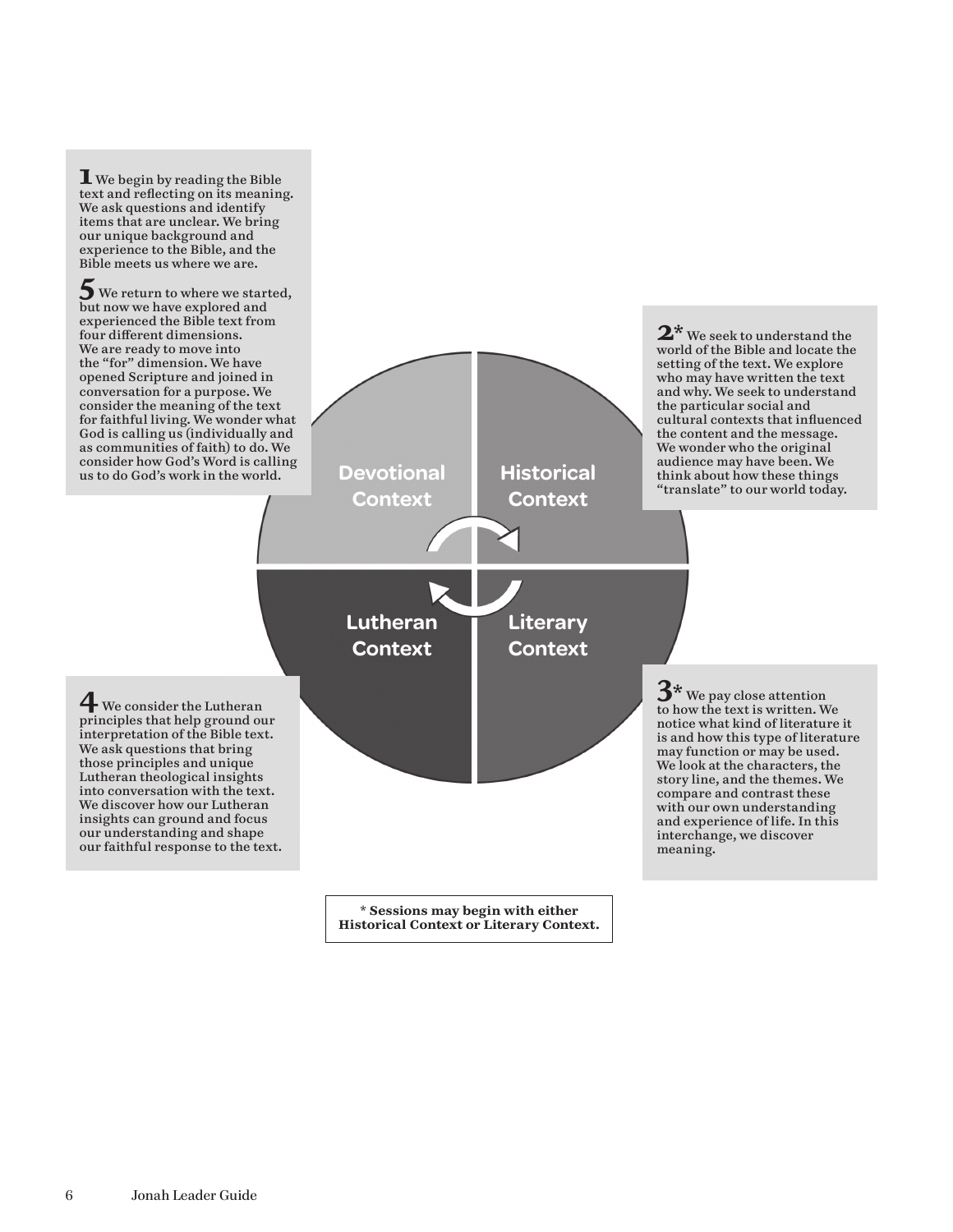The diagram on page 6 summarizes the general way this method is intended to work. A more detailed introduction to the method used in Book of Faith Adult Bible Studies is available in *Opening the Book of Faith* (Augsburg Fortress, 2008).

# **The Learner Session Guide**

The Learner Session Guide content is built on the four sections (see p. 5). The content included in the main "Join the Conversation" section is considered to be the core material needed to explore the session Scripture text. Each session includes a Focus Image that is used as part of an activity or question somewhere within the core session. Other visuals (maps, charts, photographs, and illustrations) may be included to help enhance the learner's experience with the text and its key concepts.

# **The Leader Session Guide**

For easy reference, the Leader Session Guide contains all the content included in the Learner Session Guide and more. The elements that are unique to the Leader Session Guide are the following:

- **Before You Begin**—Helpful tips to use as you prepare to lead the session.
- **Session Overview**—Contains detailed description of key themes and content covered in each of the four contexts (Historical, Literary, Lutheran, Devotional). Core questions and activities in the Learner Session Guide are intended to emerge directly from this Session Overview. Highlighted parts of the Session Overview provide a kind of "quick prep" for those wanting to do an initial scan of the key session themes and content.
- **Key Definitions**—Key terms or concepts that appear in the Session Overview may be illustrated or defined.
- **Facilitator's Prayer**—To help the leader center on the session theme and leadership task.
- **Bonus Activities**—Optional activities included in each of the four sections of "Join the Conversation" used by the leader to expand the core session.
- **Tips**—A variety of helpful hints, instructions, or background content to aid leadership facilitation.
- **Looking Ahead**—Reminders to the leader about preparation for the upcoming session.

## **Leader and Learner**

In Book of Faith Adult Bible Studies, the leader's primary task is facilitating small group conversation and activity. These conversations are built around structured learning tasks. What is a structured learning task? It is an open question or activity that engages learners with new content and the resources they need to respond. Underlying this structured dialog approach are three primary assumptions about adult learners:

- Adult learners bring with them varied experiences and the capability to do active learning tasks;
- Adult learners learn best when they are invited to be actively involved in learning; and
- Adults are more accountable and engaged when active learning tasks are used.

Simply put, the goal is fluency in the first language of faith, the language of Scripture. How does one become fluent in a new language, proficient in building houses, or skilled at hitting a baseball? By practicing and doing in a hands-on way. Book of Faith Adult Bible Studies provide the kind of handson Bible exploration that will produce Bible-fluent learners equipped to do God's work in the world.

# **Books of Faith Series**

Book of Faith Adult Bible Studies includes several series and courses. This Jonah unit is part of the Books of Faith Series, which is designed to explore key themes and texts in the books of the Bible. Each book of the Bible reveals a unique story or message of faith. Many core themes and story lines and characters are shared by several books, but each book in its own right is a book of faith. Exploring these books of faith in depth opens us to the variety and richness of God's written word for us.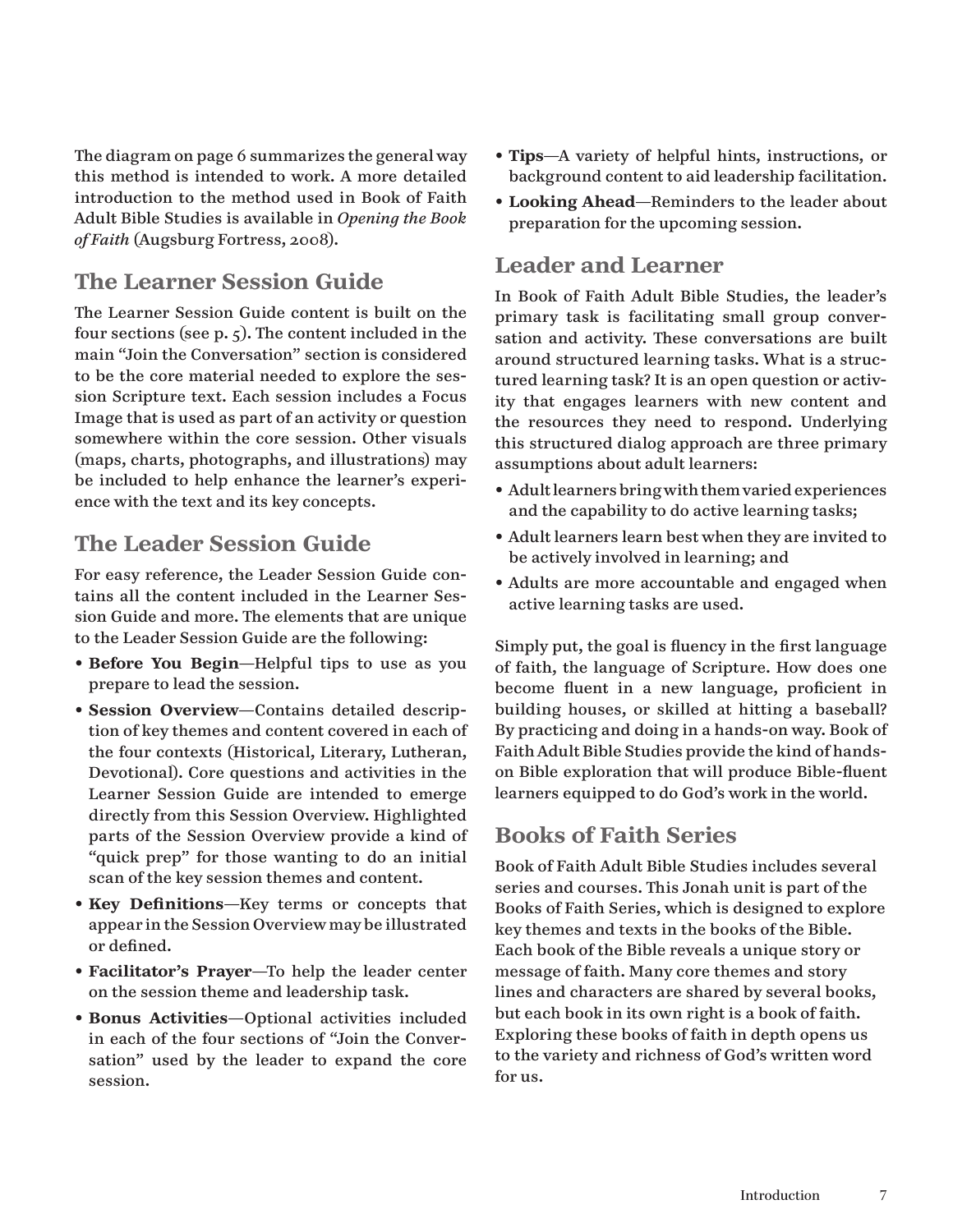# **Jonah Unit Overview**

The book of Jonah tells the story of a prophet who is sent to preach God's word to his people's enemies. Jonah is caught between a fish and a hard place as he struggles with God's will and his own wants. If we take into account much of the prophetic material, which seems to preach warnings and judgment, we might be surprised by Jonah's reaction; shouldn't he be excited and even joyful to go preach against Nineveh? But Jonah knows and emphasizes the core of the prophetic calling, which is to preach a God who is "gracious and merciful, slow to anger, and abounding in steadfast love, and ready to relent from punishing" (Jonah 4:2).

When we read this story, we are invited into the questions, "Who deserves God's grace?" and "Who does God care for?" Jonah has his own ideas about how these questions should be answered, ideas that reflect both the ideas and feelings of the people of his own day and all too often the ideas and feelings that drive us. Jonah's story is meant to call these ideas and feelings into question and to suggest the possibility of a new way of thinking, feeling, and believing.

When we read Jonah's story we are reading our own story, and through it we are invited into the possibility of our own transformation—out of our self-centered faith, our narrow understanding of God's grace. Through Jonah, God is calling us to know the grace, mercy, and steadfast love of our God, and to share it.

Session 1 (Jonah 1:1-17) asks, "Where Was Jonah Going?" As Jonah runs away from God's calling, the question we have to ask is, "Who does Jonah think he is?" Jonah rejects God's calling, message, and will in favor of his own preferences. What can we learn from the direction Jonah takes his life in response to God?

Session 2 (Jonah 2:1-10) asks, "What Was Jonah Praying?" Jonah's prayer is strange because it is out of joint with the rest of the story. Jonah gives thanks even as he is suffering God's punishment. Could it be that Jonah's prayer shows the possibility and the result of a transformed heart, mind, and faith?

Session 3 (Jonah 3:1-10) asks, "What Was Jonah Saying?" In an amazingly short sermon, Jonah proclaims, "Forty days more, and Nineveh shall be overthrown" (3:4). Jonah's "sermon" doesn't sound much like good news, but it is for the people of Nineveh (and even their cattle). God's word as Jonah preaches it doesn't seem like much, but it means everything to the people of Nineveh.

Session 4 (Jonah 4:1-11) asks, "What Was Jonah Thinking?" After everything, Jonah is still angry angry with God's calling, angry with the response of the people of Nineveh, and angry with his own situation. What is it about the good news that is so troubling for Jonah? What is wrong with Jonah's thinking, and what kind of thinking does this make us do?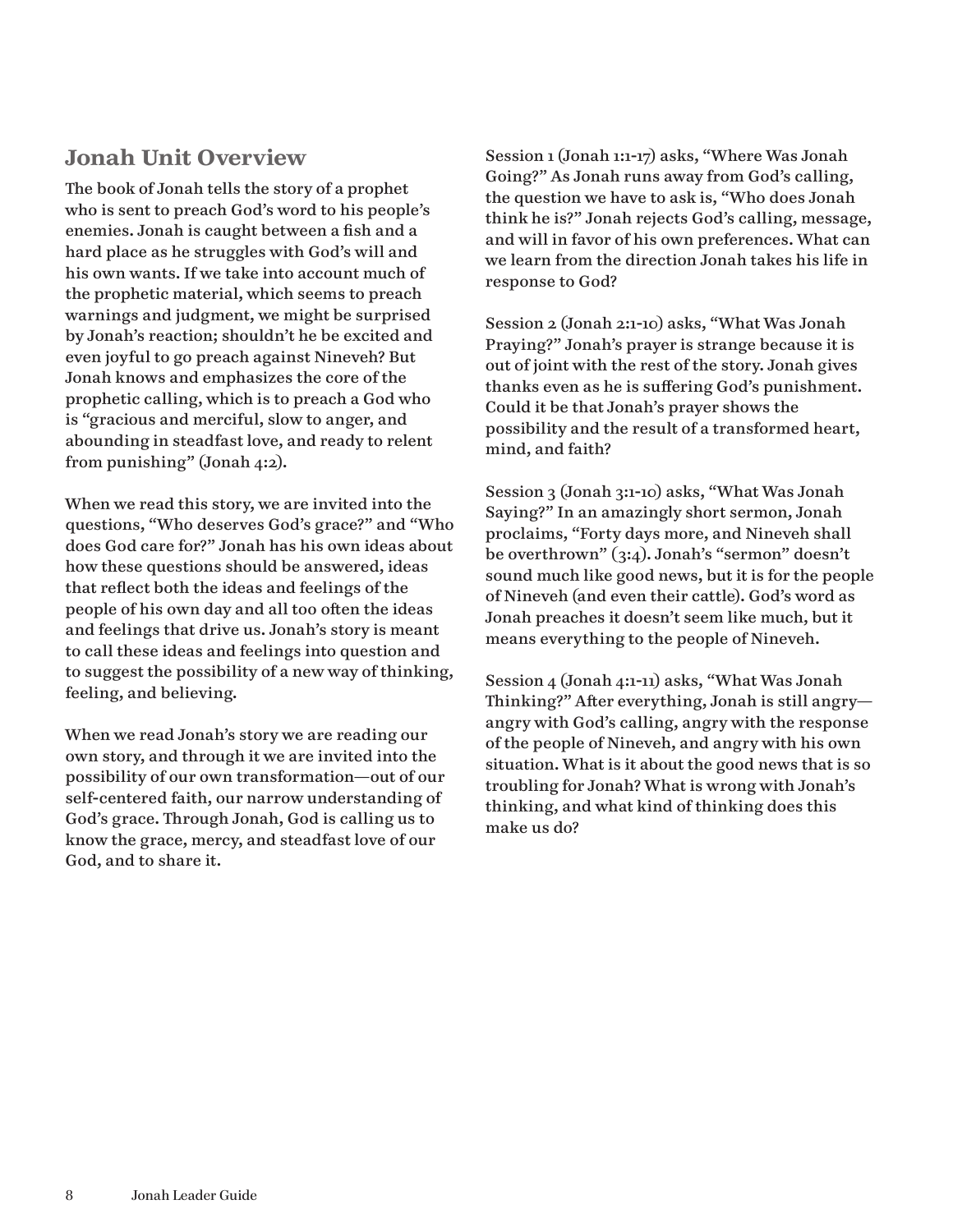

**Focus Statement**

Jonah is not so much a story about a prophet and a whale as it is a vision of a transformed life—heart, mind, and soul.



**Key Verse**

But Jonah set out to flee to Tarshish from the presence of the Lorp. Jonah 1:3





Image Source / SuperStock

# **Jonah 1:1-17 Where Was Jonah Going?**

# **Session Preparation**

**Before You Begin . . .**

One of the most remarkable things about the book of Jonah is that it portrays one of God's insiders—an Israelite, and an Israelite prophet at that—as actively disobeying God. This is not unique in the Bible, of course; there are lots of examples of God's people disobeying in the Bible, both in the Old Testament and in the New. What is unique is the way that Jonah disobeys: not by forgetting or because he is tempted by others gods or earthly issues. Rather, upon hearing God's word, Jonah looks God right in the face and says, "No!"

#### **Session Instructions**

1. Read this Session Guide completely and highlight or underline any portions you wish to emphasize with the group. Note any Bonus Activities you wish to do.

2. If you plan to do any special activities, check to see what materials you'll need, if any.

3. Have extra Bibles on hand in case a member of the group forgets to bring one.

4. Read the book of Jonah all the way through. In the Focus Activity, participants will be asked to recall what they remember about the story. Because the key twist in the plot comes later in the book (4:2), you will not necessarily want to do much in this first exercise but gather recollections without comment. However, having read the book through, you will be better equipped to help participants discover the wonderful twists and dramatic irony in the story. The focus of the story is often on Jonah and the big fish. But the main character is neither one!

#### **Session Overview**

Jonah is a story built around tension. Why does Jonah run away? How could a prophet of the Lord reject his calling and God's word? This is not the kind of thing that believers do, is it? Many people, when they read Jonah, end up spending much of their time with this tension. This can be helpful, as we think about our own sin and rejection of God. But there is more to it than simply Jonah's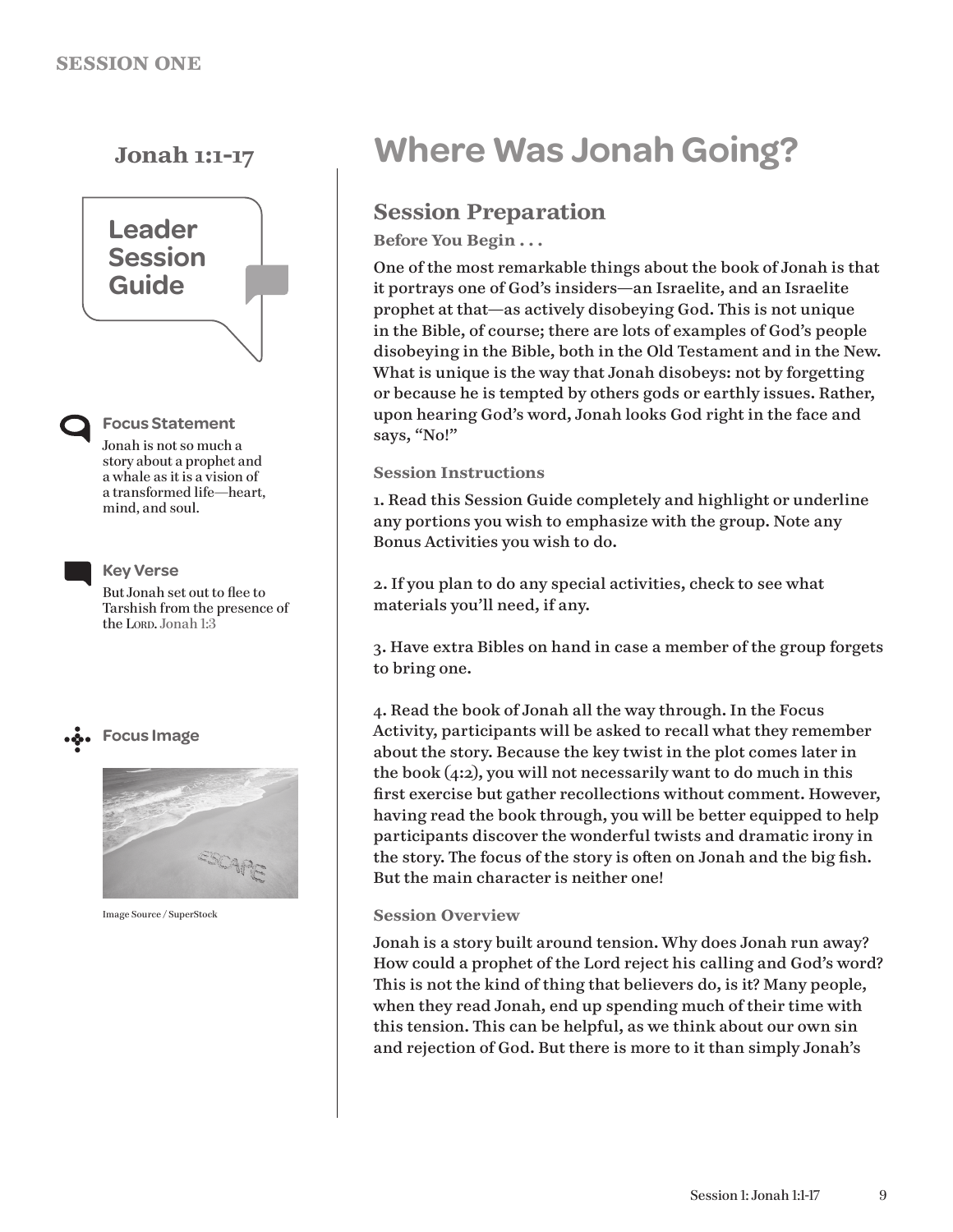

#### **Babylonian captivity:**

Also known as the Exile. About 135 years after the Assyrians defeated the Northern Kingdom (Israel) and forced many Israelites out of their land, the Babylonian Empire invaded the Southern Kingdom (Judah), destroyed Jerusalem and its temple, and forced many of the people of Judah and their leaders into exile. The Old Testament and many of its prophets attributed these defeats to the lack of faith and rejection of God's laws on the part of the leaders and the people.

disobedience. The motivation behind Jonah's disobedience, when it is finally revealed in Jonah 4:1-2, is what is really at stake.

So where was Jonah going? This question can be a key to the whole book as it both amps up the tension of the story and sets the stage for all of Jonah's actions that will follow.

#### **Historical Context**

Israel was constantly caught in the middle, between the "superpowers" of its day. In the case of Jonah, between Egypt and Assyria. Nineveh was the capital city of the Assyrian Empire, which ultimately destroyed the Northern Kingdom in 721 B.C.E. The book is set, historically, before this fall (2 Kings 14:23- 26 mentions Jonah's prophecy during the reign of Jeroboam, about 785 b.c.e.), but the book was probably written long after, sometime after the **Babylonian captivity** (586–539 b.c.e.).

The tension that drives the book of Jonah has to do with, on the one hand, the hatred that Israelites felt for the Assyrians and, on the other hand, the belief that God's word was, essentially, a word of grace that offered the possibility of forgiveness. This tension is introduced in reverse in the person of Jonah, who, though a prophet of the Lord, seems to reject God's word. Receiving the word from the Lord that he is supposed to deliver, Jonah does his best not to deliver it. In fact, he tries to do exactly the opposite.

Part and parcel of Israelite religion is the liturgical act of remembering—remembering the history of what God has done for Israel, and of what Israel has experienced as a people. Numerous psalms are committed to this worshipful act of remembering (for example, see Psalms 74, 78, 105, 106, 135, 136). One of the most famous and pointed examples is Psalm 137:7-8: "Remember, O LORD, against the Edomites the day of Jerusalem's fall, how they said, 'Tear it down! Tear it down! Down to its foundations!' O daughter Babylon, you devastator! Happy shall they be who pay you back what you have done to us!"

When Jonah's story was written, it is possible that Israel's religious historical memory had become too much a part of its identity, obscuring a theology true to who God is. Jonah's story, then, appeals to the past and is addressed to a present community that needs to have its theology transformed.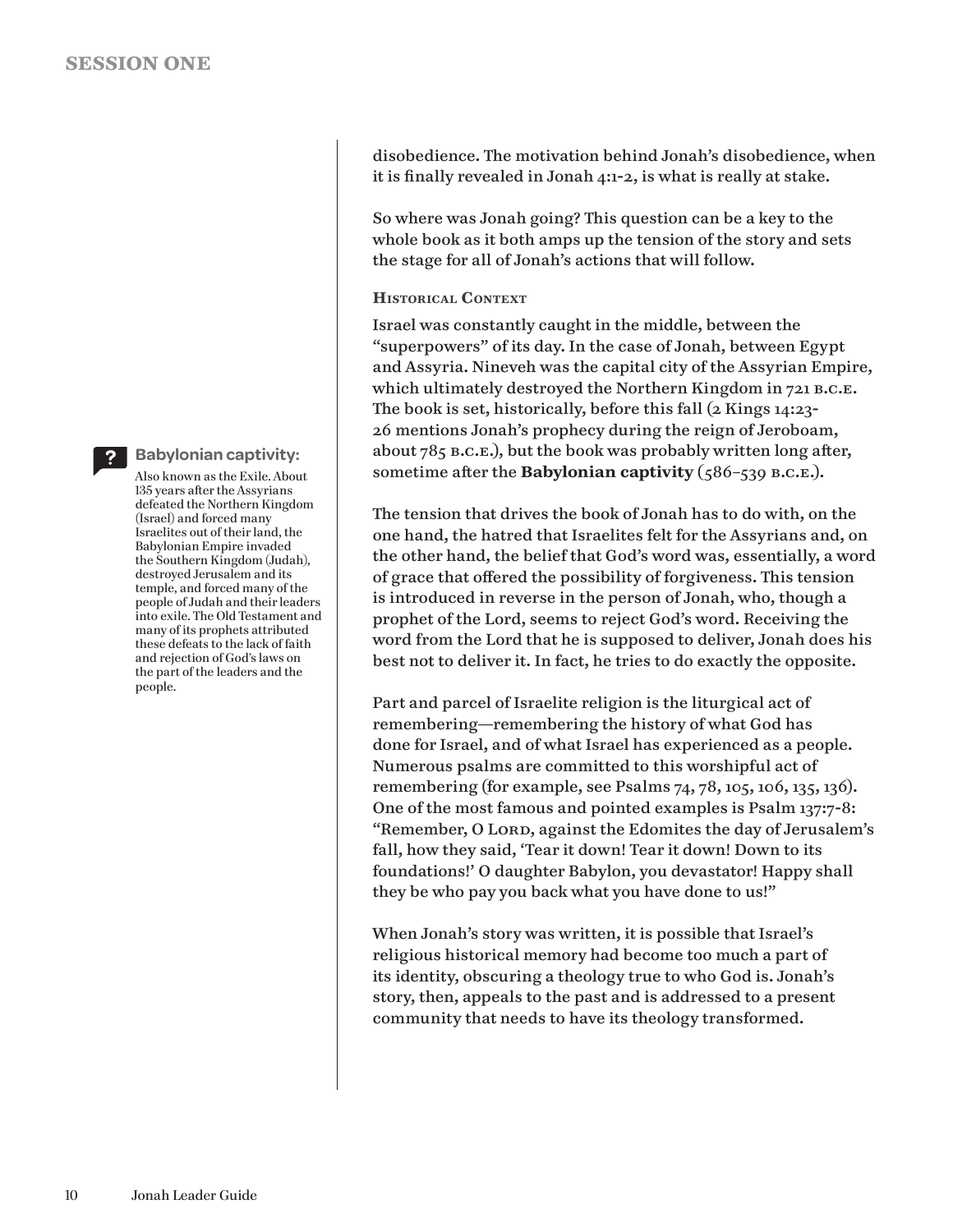#### **Literary Context**

For many people Jonah is one of those books that really complicates questions about the nature and authority of the text. Have you ever heard someone say, "Really, so you Christians actually believe that Jonah guy was in a whale's stomach for three days, and lived?" The idea is that if you are willing to believe this, then you are crazy. Others, in response to this, will insist that Jonah must be literally true in order to bear the truth. Both of these positions tend to obscure the kind of literature that Jonah is and make it much more difficult to understand the primary point of the book.

Luther was aware of the difficulty that might arise when reading the story when he says in his commentary on Jonah:

Who can really comprehend how a man can survive three days and three nights within a fish, in the middle of the sea, all alone, without light and without food, and in the end return to dry land again? That must have been a strange voyage. Who would believe this story and not regard it a lie and a fairy tale if it were not recorded in Scripture? (*Luther's Works* 19:68)

So care is needed when thinking about what kind of literature this is. It may be helpful to reiterate the grand bigness of the narrative. Everything is large, big, and dramatic, from Jonah's response, to the sailors' responses, to God's responses, and yes, to the big fish's response. This bigness in the story is an important insight into the **mythic**, fablelike quality of the book. It is through this bigness, these unbelievable details, that the story grabs us, the readers, and draws us in. And drawing us in, it will work to change us.

Adding to the "storylike" quality of the book is the careful use of irony to drive both the plot and the message. In chapter 1, this is especially clear in the contrast between Jonah, a supposed man of God (a prophet) among God's Hebrew people, and the sailors. When the storm hits, Jonah sleeps while the sailors pray to their gods. And after they have thrown Jonah in the sea and the storm is immediately stopped, they sacrifice to the LORD. The irony was not likely lost on faithful Jews who heard the story.

### **Mythic:**

Often refers to tales or stories written or told to explain the origins or meaning of reality, often including the stories of the actions of gods. "Mythic" can also refer to a story's "deeper" meaning. Some may be uncomfortable thinking of any story in the Bible as being "mythic." But in a book like Jonah, this refers to its deeper truth in the same way a parable teaches a deeper truth. (See the note on parable, p. 12).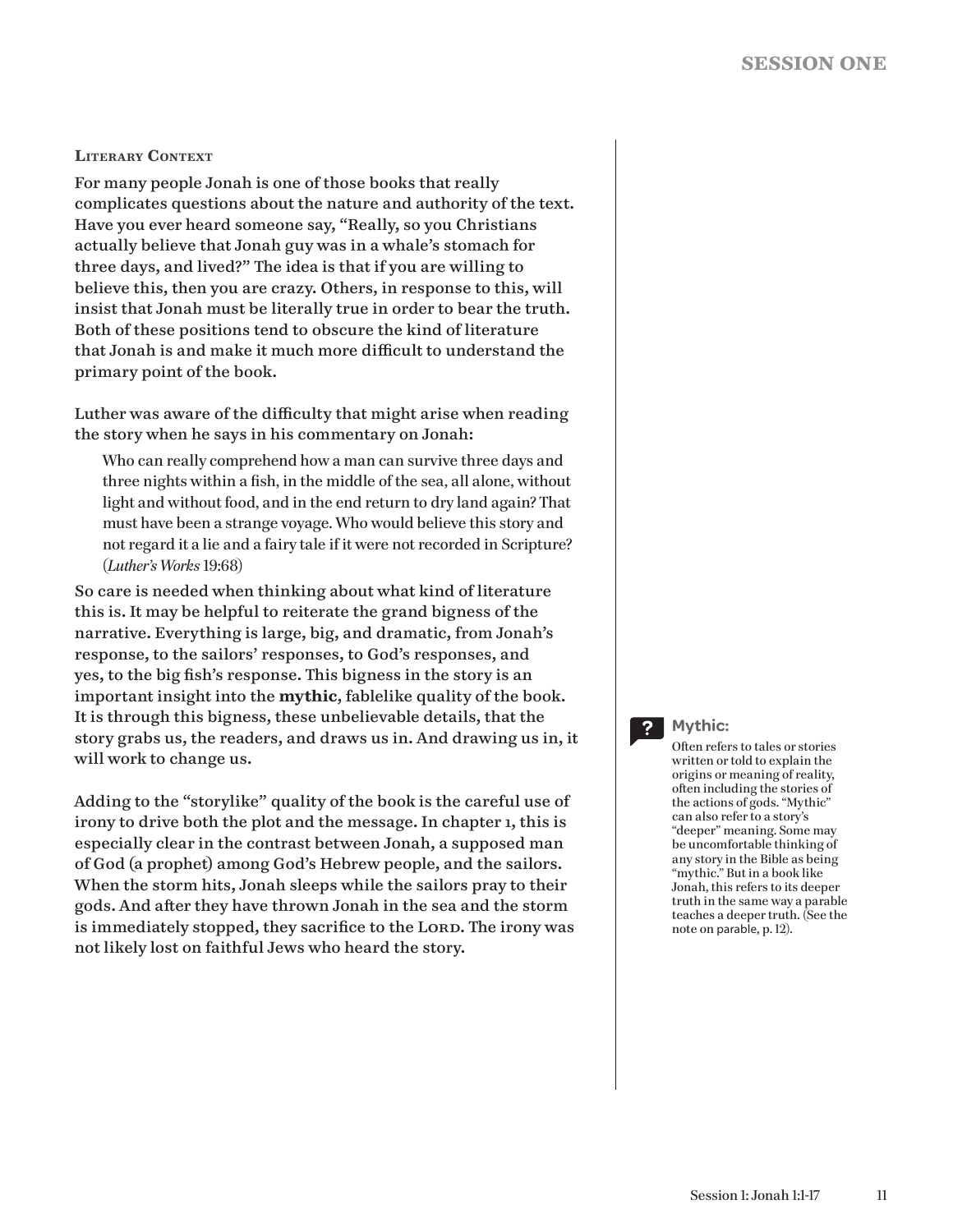#### **Law/Gospel Dialectic:**

The gospel literally means "good news." It refers to God's gracious love and acceptance, especially made real in the life, death, and resurrection of Jesus Christ. Normally, the message about God's love would be good news, but to Jonah, who didn't want God to forgive the wicked Ninevites, the good news functioned like bad news. The law can function like bad news when we feel dismayed by how far short we come from living up to God's expectations. On the other hand, if the law functions to drive us to see how much we need God, or helps us treat others with greater justice, then it can have "good news" implications. That's the dialectic, or tension, that exists in both gospel and law. It's too simple to say that the gospel is always heard as good news, and the law is always heard as bad news.

**Parable:** 

"A story with not only a point, but a skewer. . . . In fact, the biblical parables are often pointed. You might say that they have a lancelike point—a sort of 'gotcha' moment in which we realize that the point of the story has, in fact, punctured us" (from *Crazy Book: A Not-So-Stuffy Dictionary of Biblical Terms* [Minneapolis: Augsburg Books, 2009], p. 212). Jonah has many of the characteristics of a good parable.

#### **Lutheran Context**

Luther makes the point that Jonah, in disobeying God, was not sinless. Luther wrote:

[U]nless we can protect [Jonah] with the same principle, that he did his deed full of faith, it is very sure that he sinned by lacking faith, and we must admit that he sinned very grievously by obviously treading underfoot the order of the God who was sending him, as the events which followed show. (LW 19:6)

But is Jonah's sin here that he lacks faith in God? In one sense this might be true; Jonah does not trust that the message God wants him to deliver to Nineveh is in Israel's best interest. But in another sense it is precisely because Jonah is a believer, a person of faith, that he sins. See Jonah 4:2, "[Jonah] prayed to the LORD and said, 'O LORD! Is not this what I said while I was still in my own country? That is why I fled to Tarshish at the beginning; for I knew that you are a gracious God and merciful, slow to anger, and abounding in steadfast love, and ready to relent from punishing.'"

Jonah's faith in God's word—faith that God's word is good and will be kept—is what motivates him to disobey. Jonah does not want Nineveh to repent and be spared. Jonah does not want the gospel for the Assyrians. This is very much in keeping with the **law/gospel dialectic**, and the reality that even the good news of the gospel may well be received differently. In this case the good news for Nineveh—"repent and be delivered"—is law for Jonah.

#### **Devotional Context**

The focus statement of this first session of Jonah is "Jonah is not so much a story about a prophet and a whale as it is a vision of a transformed life—heart, mind, and soul." Jonah, rejecting God's message, runs away. We know as we read that this will have to be addressed and changed. By introducing the disconnect of a prophet who rejects God's word, Jonah sets the reader up, as in a **parable**, to be drawn in and shown his or her own rejection of God's word and will, and thereby to have his or her worldview and faith transformed.

You and your group will explore some ways in which we might run away from God. You may also talk about what may have caused us to stop running, turned us around, and brought us back. You'll explore Psalm 139 as you imagine what it may be like to be in the "belly" because you have tried to escape God.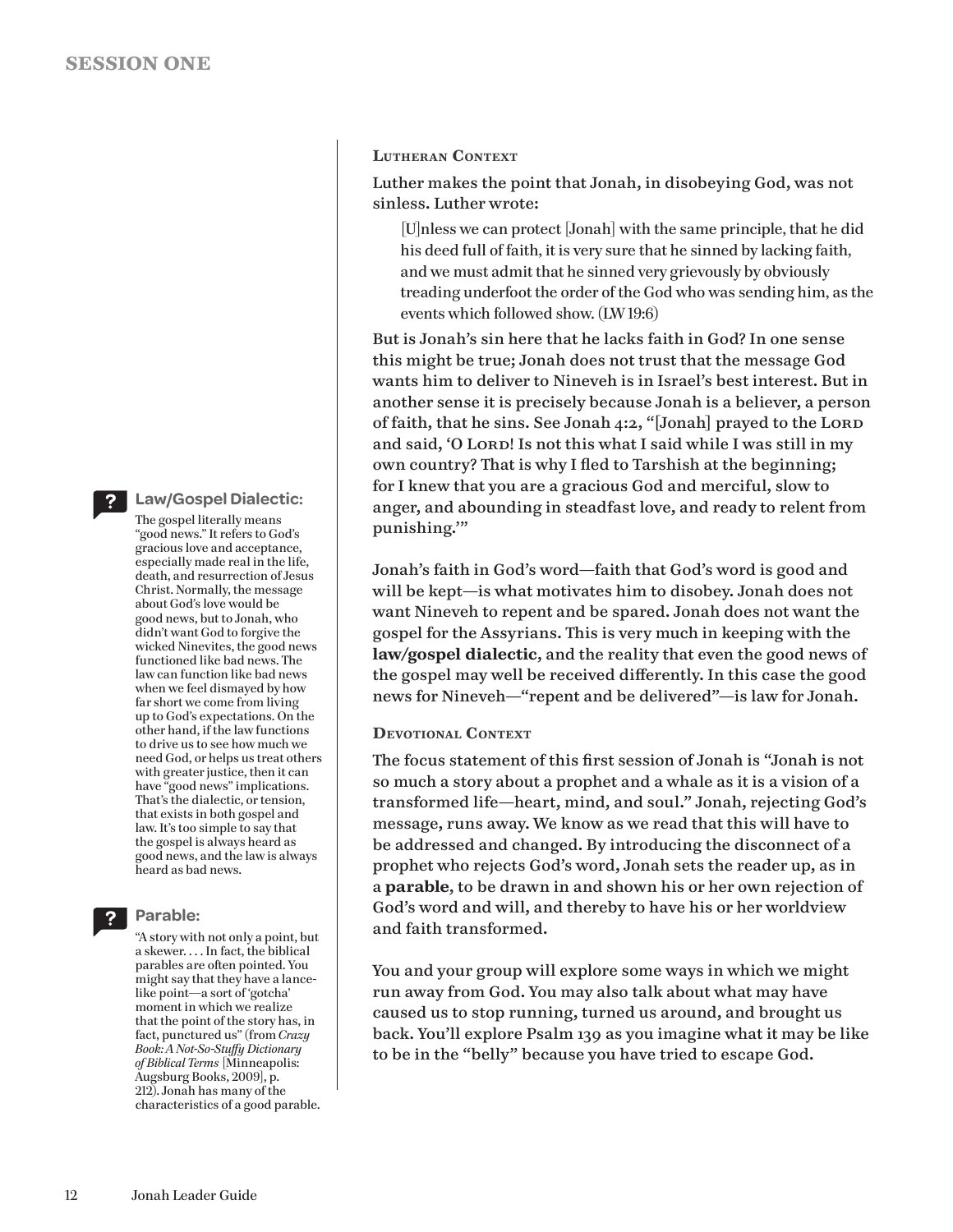Jonah's story takes its first major turn when God pursues Jonah, hurling a storm to block his path and to get him going in the right direction. What are some ways in which God pursues people? What has God done in your life that you see as God pursuing you?

Jonah confesses both his faith and his identity in the following way: "I am a Hebrew.... I worship the LORD, the God of heaven, who made the sea and the dry land." The God of heaven, who made the sea and the dry land. Is it at all strange, ironic, or even insane for Jonah to think that he can run away from such a God? What can we learn from Jonah about the presence of God?

#### **Facilitator's Prayer**

*Lord of steadfast love and mercy, help us to truly hear your Word. Where your good news comes to us, may we hear it and know it joyfully. May we find our feet ready and our tongues eager to profess your Word and go proclaim it to others. Where we are unable or unwilling to do either, may you transform us by the power of your Spirit, making of us true disciples, knowing and sharing your truth. In Jesus' name. Amen.*

e in

### **Gather (10–15 minutes)**

#### **Check-in**

Take time to greet each person and invite learners to introduce themselves to one another. If participants are unfamiliar with one another, you may wish to provide name tags. If appropriate, provide snacks to add to the welcome of this first session.

#### **Pray**

*Lord God of heaven and earth, maker of sea and dry land, as we study your Word, give us the courage to face the ways in which we are like Jonah—stubborn, shallow, self-serving, and more; and grant that where we fall short of your glory, we may be transformed, like the sailors in the storm, into right-minded believers and children of God. Conform our hearts and minds to your will. In the name of your Son, Jesus Christ our Lord. Amen.*

### **Tip:**

Numerous songs are inspired by the Jonah story. Examples include "Jonah and the Whale" by Louis Armstrong, "Jonah and the Whale" by Buddy Greene, "The Whale Swallowed Jonah" by Big Smith, and "In the Belly of the Whale" by Newsboys, just to name a few. As your group is arriving, have one of these songs playing to set the mood and provide a welcoming study environment. You might consider printing or posting the lyrics so that folks can follow along.



Ask a volunteer to pray the opening prayer. Remind the participants that prayers offer times to consider how our lives are reflected in the prayers and actions of people in the biblical story.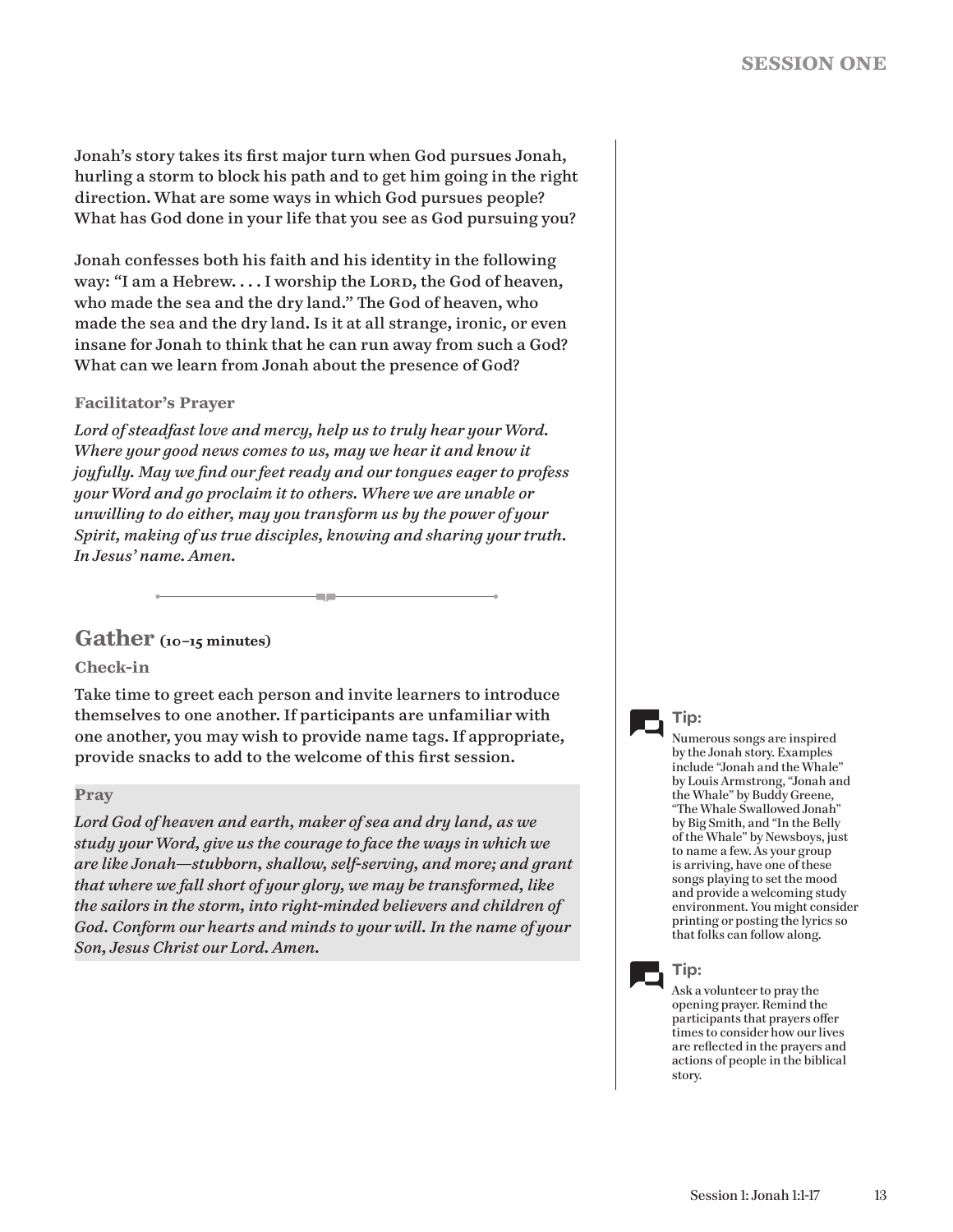

**Tip:**

Write down some of the recollections from the group, but don't comment on or try to correct those recollections at this time. Tell the group that you will return to this list later after exploring the Bible text more carefully.



Provide a short timeline of biblical history for review as you begin to set the context for Jonah. On chart paper or a whiteboard write the following dates:

| 1050 | Saul is king                    |
|------|---------------------------------|
| 960  | Solomon builds the              |
|      | temple                          |
| 928  | Israel is divided into          |
|      | North and South                 |
| 721  | Fall of Israel (Northern        |
|      | Israel conquered by the         |
|      | <b>Assyrian Empire</b> )        |
|      | 587/586 Fall of Judah (Southern |
|      | Israel conquered by the         |
|      | Babylonian Empire)              |
| 585  | Solomon's Temple                |
|      | destroyed                       |
| 530s | Return from exile               |
|      |                                 |

#### **Focus Activity**

What do you remember about the Jonah story? Take a few moments to jot down the highlights as you remember them. From what you recall, what would you say is the main point of the book of Jonah? What is at stake? What is it about? Keep your notes for later reference.

łщ.

# **Open Scripture (10–15 minutes)**

Jonah is a story made for dramatic reading. Consider reading the story once by asking volunteers to take the parts of the various characters in the story: narrator, God, Jonah, ship captain, sailors. Then consider reading 1:1-17 again, so the participants can reflect on the following questions.

Read Jonah 1:1-17.

- What stands out to you in this chapter? What words, phrases, or happenings seem the most interesting or important to you?
- How would you describe Jonah? How does he come across as a person?
- How would you describe the captain and sailors on the boat? What are they like?

an m

# **Join the Conversation (25–55 minutes)**

#### **Historical Context**

1. As prophets go, Jonah is unprecedented. Like Elijah and Elisha, Jonah is the central character in a story. Like Micah or Amos, Jonah has his own book. In the Old Testament a prophet is usually one or the other, either part of a story or the "author" of a book. But Jonah is both. Jonah is also mentioned in 2 Kings 14:23-26. Take a moment to read that passage and note that King Amaziah ruled in Judah (Southern Kingdom) and King Jeroboam reigned in Israel (Northern Kingdom). That places the action in the passage around  $785$  B.C.E.

- Where is Jonah from? Find it on the map of Israel and Judah (p. 7 of Learner Guide). (Hint: It's in the northern part of Israel.)
- To where is Jonah sent? Find it on the map of the ancient Assyrian Empire (p. 8 of Learner Guide).
- Where did Jonah actually want to go, and what was he trying to run away from  $(i:3)$ ?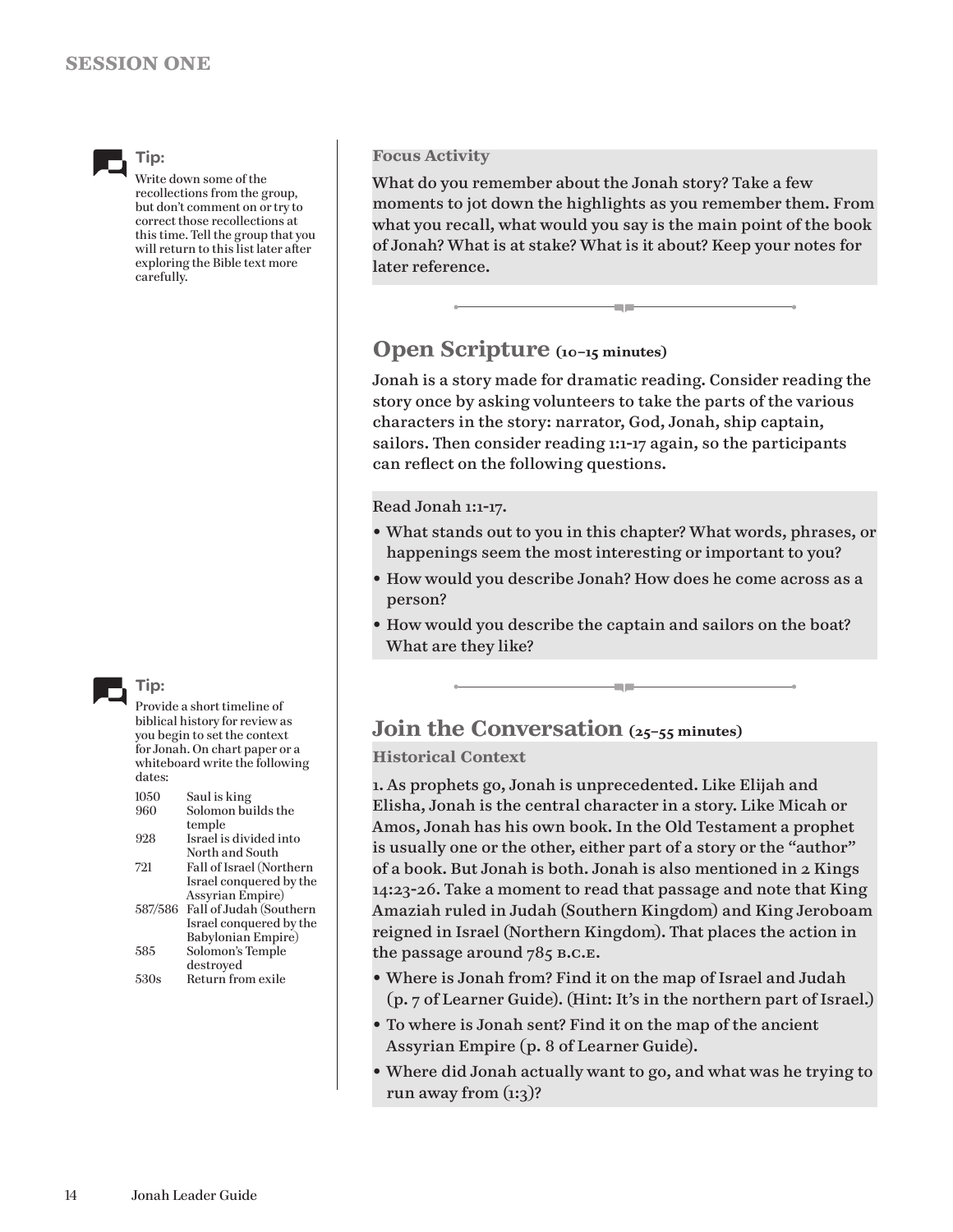2. Now draw one imaginary line from Jonah's hometown to Nineveh, the capital of the Assyrian Empire, and another imaginary line to Joppa in the direction of Tarshish (believed to be in modern Spain). What might you say this shows about the direction that Jonah's ministry and life are headed?

3. Take another look at the map of the ancient Assyrian Empire. In 721 b.c.e. Assyria crushed the northern kingdom of Israel and took many Israelites away from their homeland. Notice what another Old Testament prophet (Nahum) had to say to Nineveh:

- Read Nahum 3:1-7. List some of the charges against Nineveh.
- What do you think the relationship was between the people of Israel and the people of the city of Nineveh?

4. From what you know about prophets, what would you say is their primary role in the Bible? What would you expect from a prophet, or from prophecy? Do Jonah's actions in chapter 1 fit your expectations of a prophet? Why or why not?

#### **Literary Context**

1. One of the ways good stories create meaning is through the careful use of tension in the plot. Tension in Jonah is built by suggesting unanswered questions. One big unanswered question is, "Why doesn't Jonah want to go to Nineveh and 'cry out against it'?"

- What other unanswered questions come to mind as you review chapter 1?
- Interestingly, many questions are asked *and* answered in the chapter as well. Find some of those questions and discuss how they are important in moving the plot along.

2. Good stories also often use irony to entertain and to reveal deeper meaning. Where do you see examples of irony in the first chapter?

3. It would have been understandable for an Israelite to dislike, despise, and even hate Nineveh and the Assyrian Empire. How do you think Israelites may have responded to Jonah's decision to disobey God? How might the tension felt by us today be different from the tension felt by readers and hearers of Jonah in his day? How can the historical and political reality of the day also help us to understand the literary tension in Jonah?

**+**

#### **Bonus Activity:**

For Jonah, Nineveh is the last place in the world he would want to go and preach God's word, because Jonah hated Nineveh and the Assyrian Empire. Have your group list places or people who might be their "Nineveh." Imagine what preaching to those people or that place would feel like for them. Then ask them to think about a people or nation for whom we might be like Nineveh.

**Tip:**

If participants have access to *Lutheran Study Bible,* they might review the brief article titled "Prophets," p. 1088. Or you may wish to summarize the definition of the biblical prophets in a Bible Dictionary.

**+**

#### **Bonus Activity:**

Think of Psalm 94:1-4 as a summary of Jonah's attitude. Now imagine this psalm as Jonah's own prayer. How, for Jonah, is the prayer unanswered?

**Tip:** For examples of irony, see "Literary Context" above, p. 11.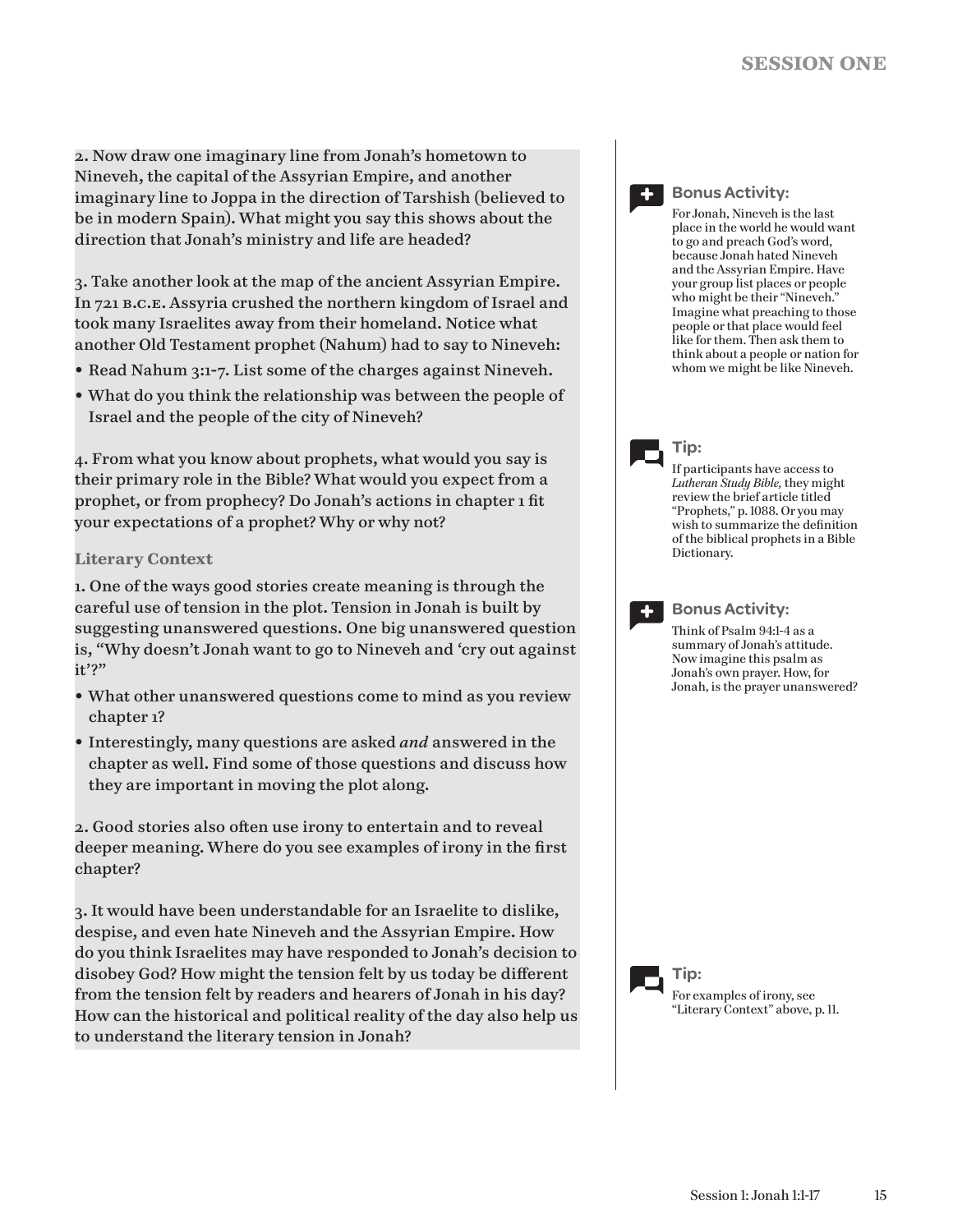

Keep in mind that in your group there will probably be very different impressions of a book like Jonah. Not everyone will understand the kind of literature that it is in the same way. Try to avoid telling the group the "right answer," and do your best to negotiate the differences. Be patient.

**+**

**Bonus Activity:**

Have participants make a list of modern stories that are "Jonahlike." Talk about how modern storytelling is either similar to or different from Jonah. Discuss how "mythic," fable-style stories still communicate important messages and deeper truths.



Jonah runs away from God's command and sleeps when the storm hits. The sailors know that the storm is from God and react with fear and prayer. Later, readers will discover that Jonah is running so that God's love cannot touch his enemies. The sailors do not wish to harm Jonah, even when he tells them he is the reason for the storm. The sailors react to the calming of the storm by honoring Jonah's God.

4. One of the striking things about Jonah is its scope—everything is larger than life, from the mighty windstorm that God throws in Jonah's way (1:4), to the dramatic conversion of the sailors (1:14, 16) and their heroic efforts to deliver Jonah to shore alive (1:13), to the extreme response of the king of Nineveh (3:6-9), not to mention the big fish itself (1:17).

The word *big* is a big deal in Jonah, bigger than may be obvious in English translations of the story. The Hebrew word *gadol* (gah– DOLE), which means "big, large, great, exceedingly," occurs fourteen times in Jonah. Some examples in chapter 1 are:

Verse 2 "that great city"

- 4 "a great wind" and "such a mighty storm"
- 10 "Then the men were even more afraid," or literally "Then the men feared a great fear"
- 12 "this great storm"
- 16 "Then the men feared the LORD even more," or literally "Then the men feared a great fear"
- 17 "a large fish"
- Why do you think that all this bigness is such a big deal in Jonah? Does the bigness of Jonah's style change the way we might think of this material? After reading chapter 1, what word would you choose to characterize the book? Why?

#### **Lutheran Context**

1. One of the key lessons that Luther took from the story of Jonah was the need to trust fully in the power of God's grace:

[W]e must learn [from Jonah] to know God's mercy well and not depend on our works, whether good or bad, but know that sin does not condemn us nor good works save us, but that only God's grace preserves us. (*Luther's Works* 19:46)

In the first chapter of Jonah, there is tension and contrast between the way that Jonah responds to God's word and the way that the foreign sailors respond. Reread Jonah 1 and make a list of the differences.

Jonah The Sailors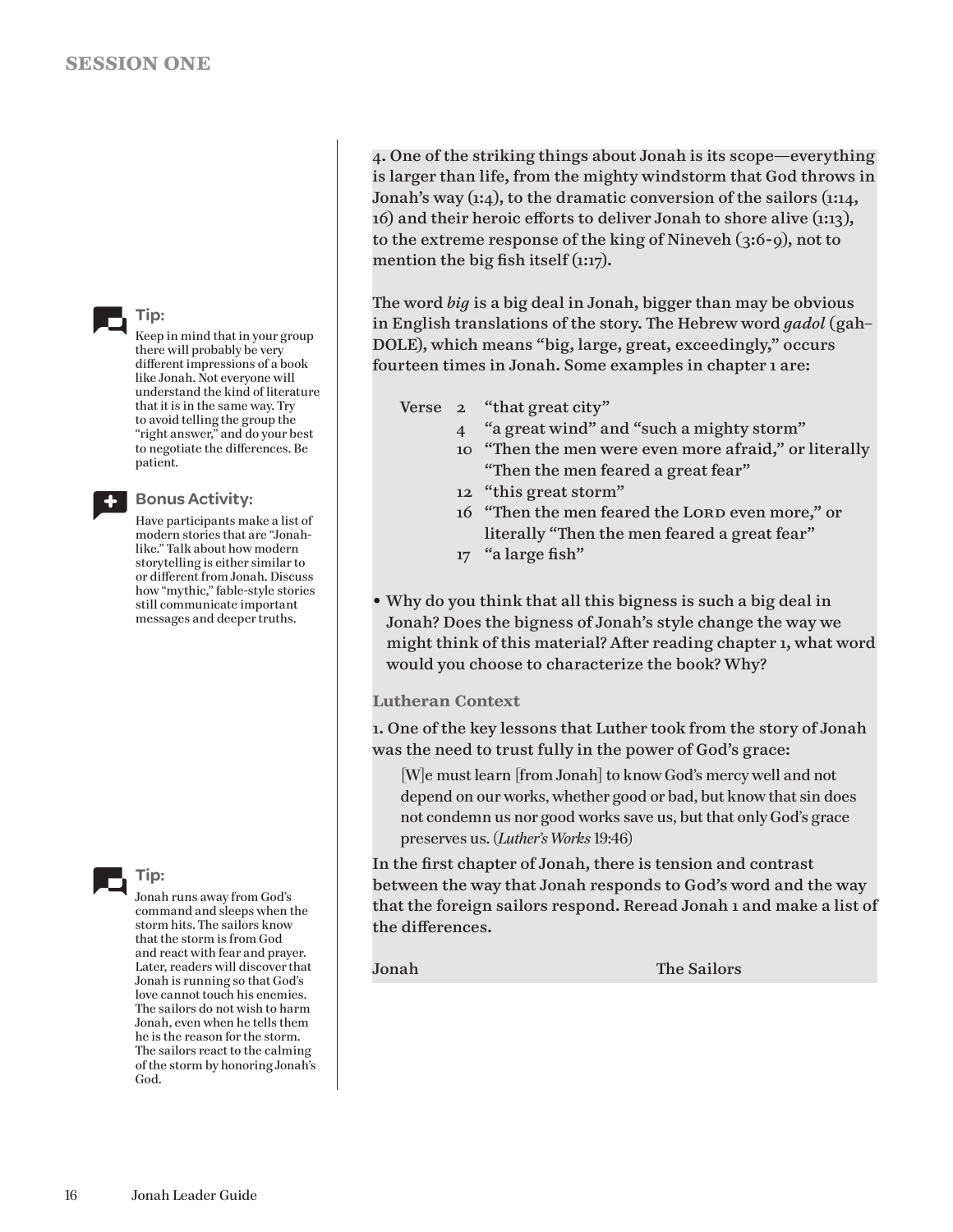Who seems to trust that God knows what God is doing more, Jonah or the foreign sailors? Have there been times in your own life when you were more like one or the other? When is it (or when has it been) difficult to trust that God knows what God is doing?

2. Arguing that Jonah was certainly not without sin in disobeying God, Luther wrote:

[U]nless we can protect [Jonah] with the same principle, that he did his deed full of faith, it is very sure that he sinned by lacking faith, and we must admit that he sinned very grievously by obviously treading underfoot the order of the God who was sending him, as the events which followed show. (LW 19:6)

One of the more familiar (and confusing) things that Luther said about sin is, "Be a sinner and *sin boldly*, but believe and rejoice in Christ even more boldly, for he is victorious over sin, death, and the world."

- Sin boldly? Was Jonah's sin in keeping with this idea?
- What is the difference between sinning boldly and sinning badly?

3. "Scripture interprets Scripture" is a principle Lutherans and others use to read and understand the Bible. The New Testament seems to take Jonah 1:17 in a particular way. For example, read Matthew 12:38-42. How is Matthew reading Jonah 1:17? What does the "sign of Jonah" have to do with Jesus and the grave?

#### **Devotional Context**

1. Jonah's story starts with the prophet running away. Look at the Focus Image on p. 5 of the Learner Guide. What comes to mind when you look at the image?

2. The Bible describes Jonah's attempt to escape by saying he ran "from the presence of the LORD." What are some ways in which we might run away from God? If you are able, share a time when you have run from God. What stopped you, turned you around, or brought you back?

3. Imagine yourself in Jonah's place, there in the belly of the big fish. What thoughts are going through your head? Then read or pray Psalm 139:1-12.

**+**

#### **Bonus Activity:**

One of the core Lutheran theological and scriptural constructs is the law/gospel distinction. How are "law" and "gospel" at work in Jonah 1? Help the group think about how people's perspective, desires, hopes, and prejudices may shape how they hear the same message. For whom would the story of Jonah be "law," and for whom is it "gospel"? How could we think about the story of Jesus in similar ways? For whom is Jesus' life and death an expression of the law, and for whom is it purest good news? (See the note on **law/ gospel dialectic,** p.12.)

### **Tip:**

Some may say that Jesus affirms the literal truth by comparing Jonah's ordeal to what he will face in his death and resurrection. Others may read this as a metaphor. In Matthew the story acts to point to the judgment that comes upon those who do not recognize the sign of Jesus or hear the call to true repentance.

**Tip:**

Take care to invite only volunteers to share stories. Some stories of running away or escaping may be very personal and painful.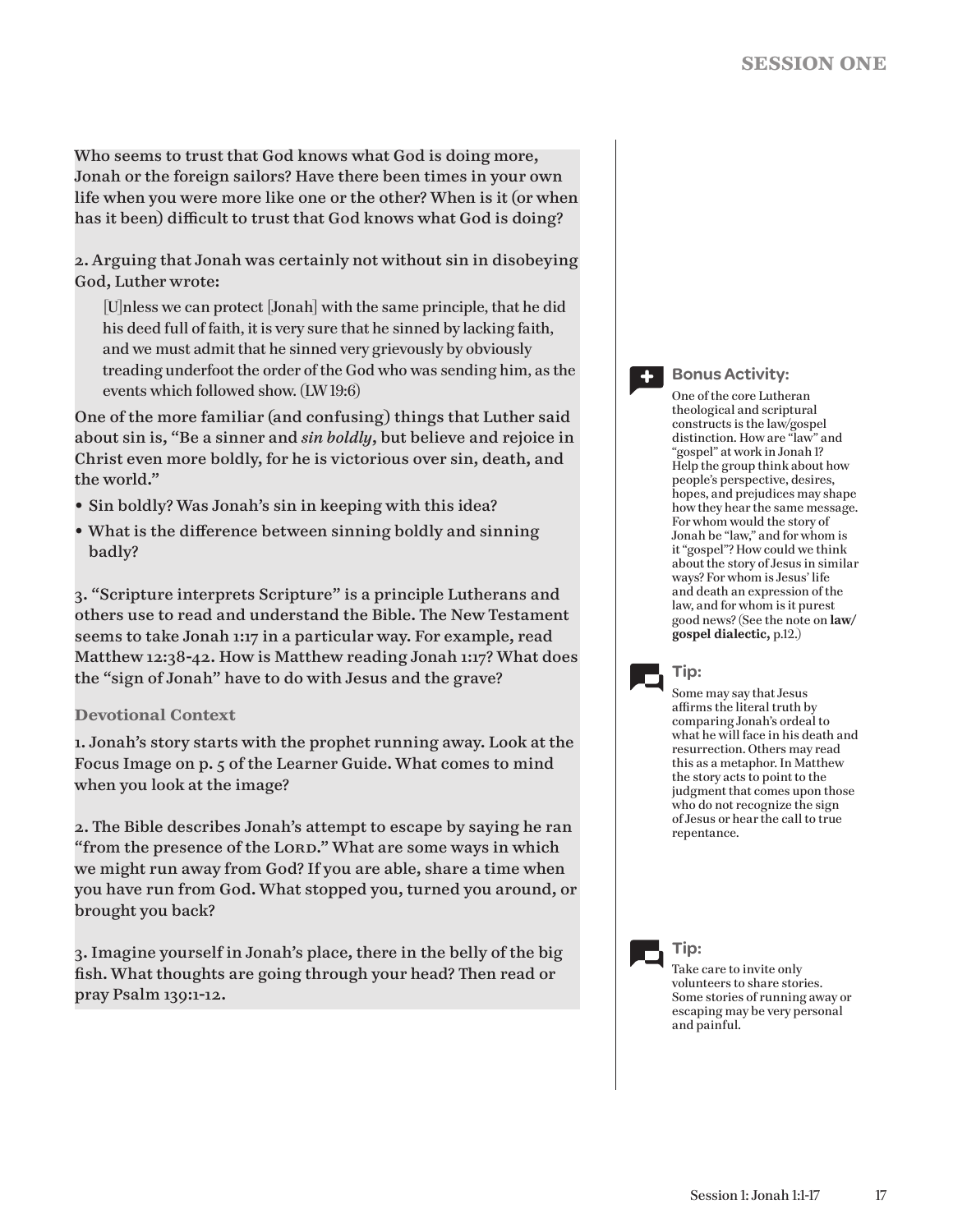

#### **Bonus Activity:**

Looking ahead a little, when he is in the belly of the big fish, Jonah will pray. Take a couple of minutes for each member of the group to write their own short belly-of-the-beast prayer. What would you pray for if you found yourself in Jonah's situation?



**Tip:**

Go back over the comparison of Jonah and the sailors as a way to think about change and transformation.

4. Jonah's story takes its first major turn when God pursues Jonah, hurling a storm to block his path and to get him going in the right direction. What are some ways in which God pursues people? What has God done in your life that you see as God pursuing you?

5. Jonah confesses both his faith and his identity in the following way: "I am a Hebrew.... I worship the LORD, the God of heaven, who made the sea and the dry land" (1:9). What is strange, ironic, or even insane about Jonah thinking that he can run away from such a God? What can we learn from Jonah about the presence of God?

#### **Wrap-up**

1. If there are any questions to explore further, write them on chart paper or a whiteboard. Ask for volunteers to do further research to share with the group at the next session.

2. What, if anything, changes in Jonah 1? Attitudes? Situations? Allegiances?

How do these changes speak to us and our own settings and situations?

#### **Pray**

*Gracious and merciful God, pursue us, your wandering, running, fleeing people. Slow your anger with us, though we are often weak and lost. May your steadfast love abound for us, even us, who are so rarely steadfast; help us both to know and to share your grace and forgiveness. In the name of Jesus we pray. Amen.*

a.

# **Extending the Conversation**

#### **Homework**

1. Read the next session's Bible text: Jonah 2:1-10. Pay special attention to the change in tone and type of writing in this chapter.

2. Read or pray Psalms 139 and 23. Both psalms say something about God pursuing us. What is similar and what is different about them? Using these two psalms and the story of Jonah, sketch (or collage or describe) three different pictures of "pursuit by God."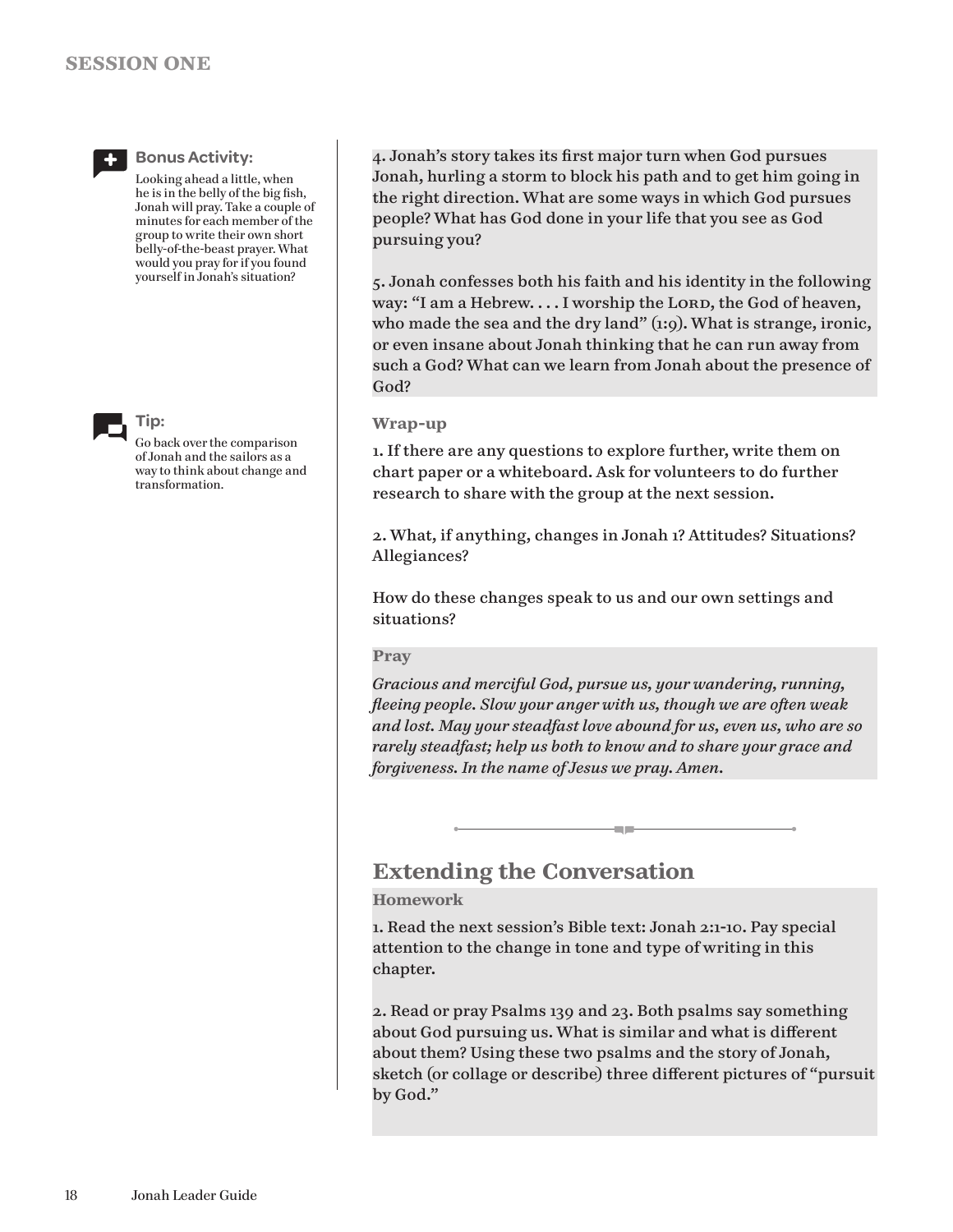#### **Enrichment**

- 1. Here is some additional Bible reading you might do this week:
- the book of Nahum
- the book of Zephaniah (particularly 2:13b-15)
- Psalm 138 (a psalm of thanksgiving, like Jonah 2)

2. Luther's understanding of Jonah was that it painted a picture of God's control—God is in charge from the beginning to the end. For Luther, this was how the book spoke clearly to him and to the church. With this in mind, think about the following:

- Consider how Jonah 1 speaks to you. Who are you in the story? With whom do you most identify?
- Put yourself in Jonah's shoes. How do you think you would respond to God's call to go and preach the gospel to an "enemy"?
- Put yourself in the place of the ship's captain or sailors. How would you have responded to Jonah's admission that he was running away from God? What would you have done about it?

3. Explore the Web site http://www.isidore-of-seville.com/jonah/ jonah.html. Note especially the many styles of art that describe the story.

4. Here is some Jonah-related humor:

- Q. What does the story of Jonah and the whale teach us?
- A. To have a positive mental attitude, because even though Jonah was down in the mouth, he came out all right.

Q: Why is the Jonah story hard to believe? A: Because there's something fishy about it.

- Q: How was it possible for Jonah to be eaten by a fish (no matter how big)?
- A: He was one of the *minor* prophets.

5. Have participants listen to a recording of "Jonah and the Whale" by Louis Armstrong, or other songs about Jonah. Have them listen to the lyrics and report on what they find.

For example, how does Armstrong do in his retelling of the Jonah story? How does hearing the song influence, shape, change, or challenge your understanding of the story? What, for Armstrong, is the goal of knowing the Jonah story? Do you agree with his emphasis?